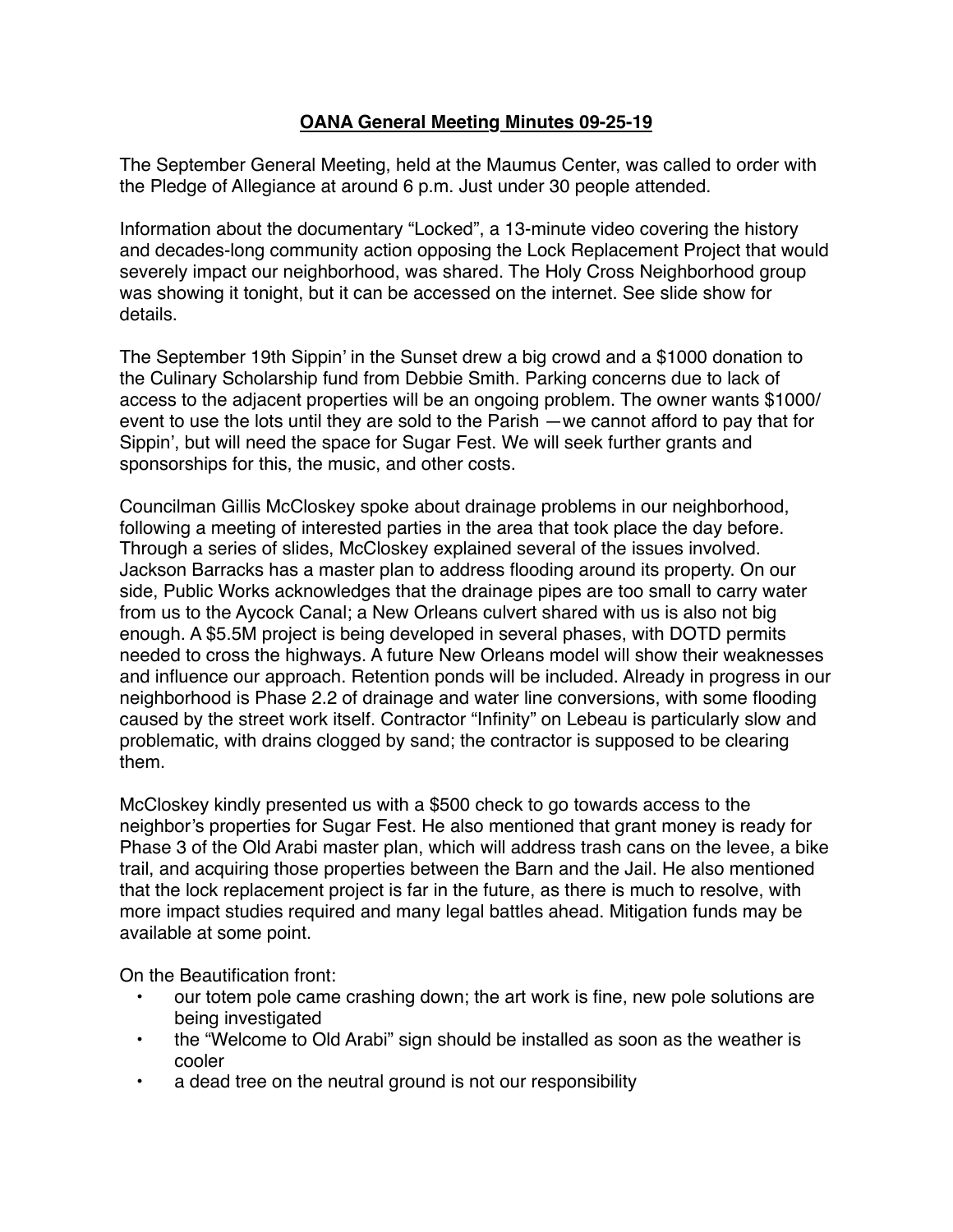The upcoming Census is very important to our area, as we may regain representation that was lost due to post-Katrina population declines. Everyone is urged to respond to the U.S.Census 2020 count.

The 11th Annual Sugar Fest is coming up on Saturday, October 12th. The music lineup was announced, and the fest will feature a Dessert Baking Competition, a donut-eating contest, and tours of the cultural arts district. A link to Bill Hyland's Old Arabi Historic Tour was provided (https://www.youtube.com/watch?v=wgvI72WVbhE). A short Sugar Fest Committee Meeting, which interested members were invited to attend, followed this meeting.

Besides Sugar Fest, other upcoming events are:

- Night Out Against Crime, Tuesday, October 15th, 6-8 p.m. at the Old Jail/Sugar **Museum**
- Trick-or-Treating for Halloween, Thursday, October 31st; sign up to participate at Night Out, or watch for email instructions to get on the map
- Sippin' in the Sunset, Thursday, November 7th, 6-9 p.m. at the Aycock Barn
- Sugar Soiree, Wednesday, November 20th, 6-8 p.m. at the Tap Room a Patron Party and Volunteer Appreciation Bash (by invitation only)
- Shop Small, November 30th December 7th, with a Breakfast Kickoff on Saturday, November 30th, 10 a.m.-1 p.m. at Cafe Aquarius, and a Holiday Popup Market on Thursday, December 5th, 4-7 p.m. at St. Claude Arts
- OANA Members' Holiday Party, Wednesday, December 11th, 6-8 p.m. at The Kitchen Table Cafe

Once again, we can always use more help setting up, cleaning up, and soliciting sponsorships & vendors for our events, and more participation on committees.

Congratulations to our very own Jenifer Heintz, named St. Bernard BPW's Woman of the Year!

New in the neighborhood: Quitute's Brazilian Cuisine & Bar on Judge Perez at Mehle St. — check it out!

Women Crushing Wednesday was happening at the Old Arabi Bar until 8 p.m. members were encouraged to stop by after the meeting to support fundraising for the Nine Line Foundation, which helps severely wounded combat veterans and their families.

Nunez Community College's History Lecture Series will begin on Tuesday, September 17th at 6:30 p.m. with a presentation on "The St. Bernard Voice", the Parish's oldest business, run by our own Roy family.

Kudos to our Board Members, who volunteer at least 26 days a year serving Old Arabi.

Members were reminded to vote on Saturday, October 12th (same day as Sugar Fest), or vote early Sept. 28-Oct. 5.